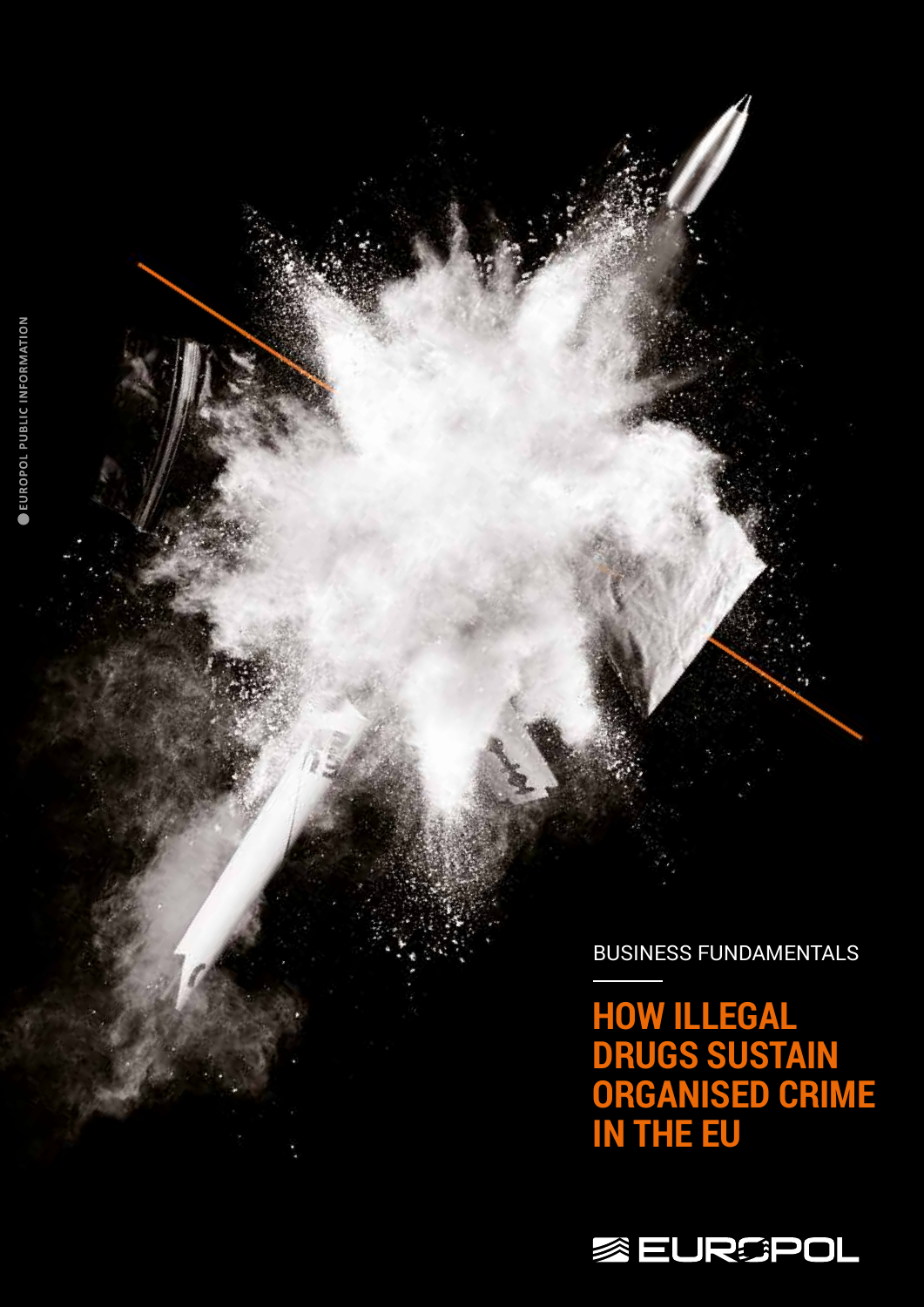Shutterstock: pages 1,6,9,12,14 and 16. **CRIME IN THE EU<br>CRIME IN THE EUR IN THE EURE OF SHUTTER SET UNDER SHUTTE CRIME IN THE EURE OF SHUTTER SET UNDER** PHOTO CREDITS



## BUSINESS FUNDAMENTALS **HOW ILLEGAL DRUGS SUSTAIN ORGANISED**

© European Union Agency for Law Enforcement Cooperation (Europol), 2017.

Reproduction is authorised provided the source is acknowledged. For any use or reproduction of individual photos, permission must be sought directly from the copyright holders.

This publication and more information on Europol are available on the internet.

www.europol.europa.eu

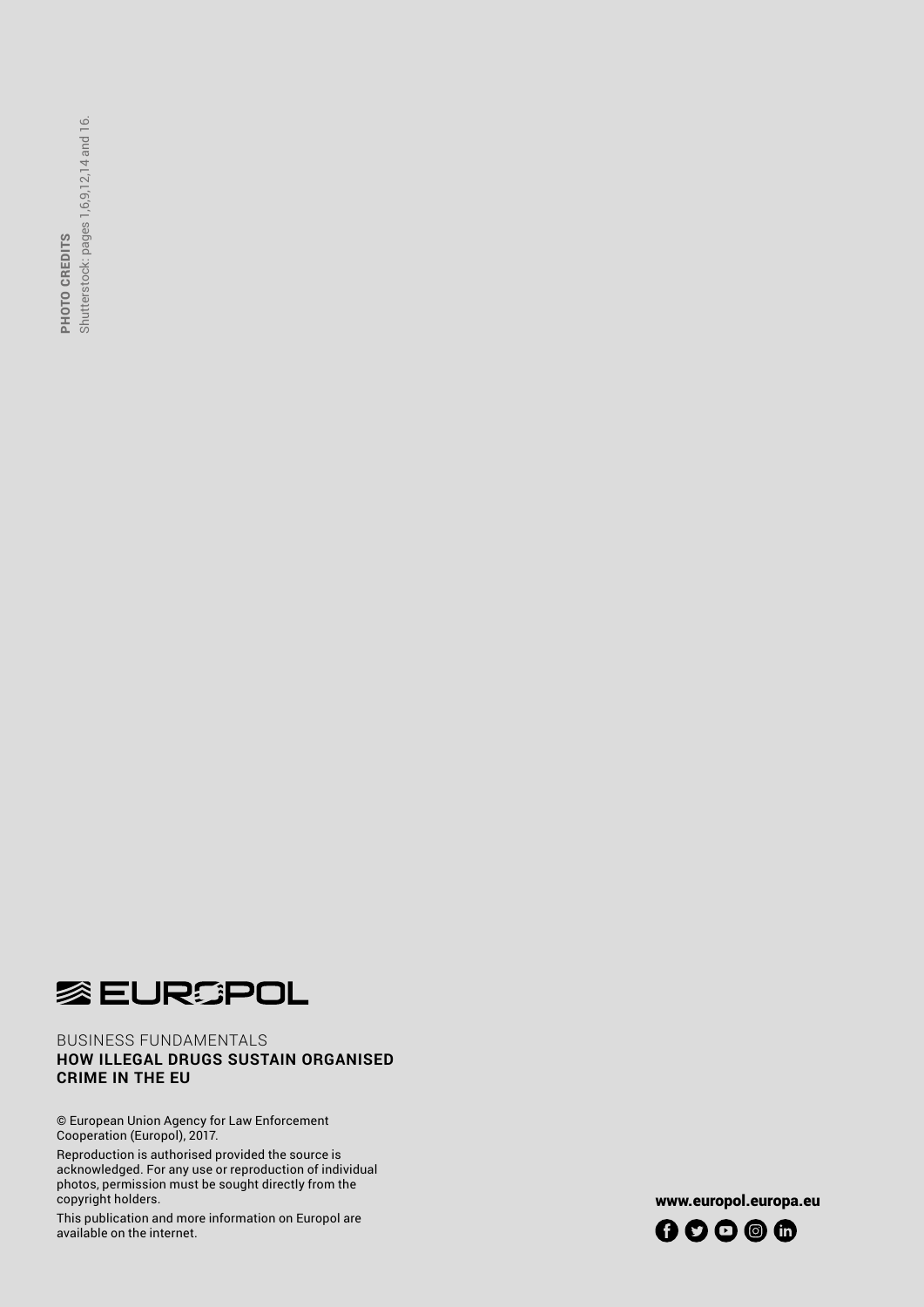# **CONTENTS**

#### **KEY JUDGMENTS 04**

## **06**

## **INTRODUCTION**

The European drug markets Europol's support in the fight against the drug trade The EU Policy Cycle for Serious and Organised Crime



## **EMERGING THREATS**

The Darknet trade in illegal drugs New psychoactive substances (NPS) on European drug markets Fentanyl and its analogues – deadly synthetic opioids



## **SITUATIONAL PICTURE**

**Cannabis** Cocaine Heroin Synthetic drugs and NPS



## **LINKS TO THE TRADE IN ILLEGAL DRUGS Terrorism**

Money laundering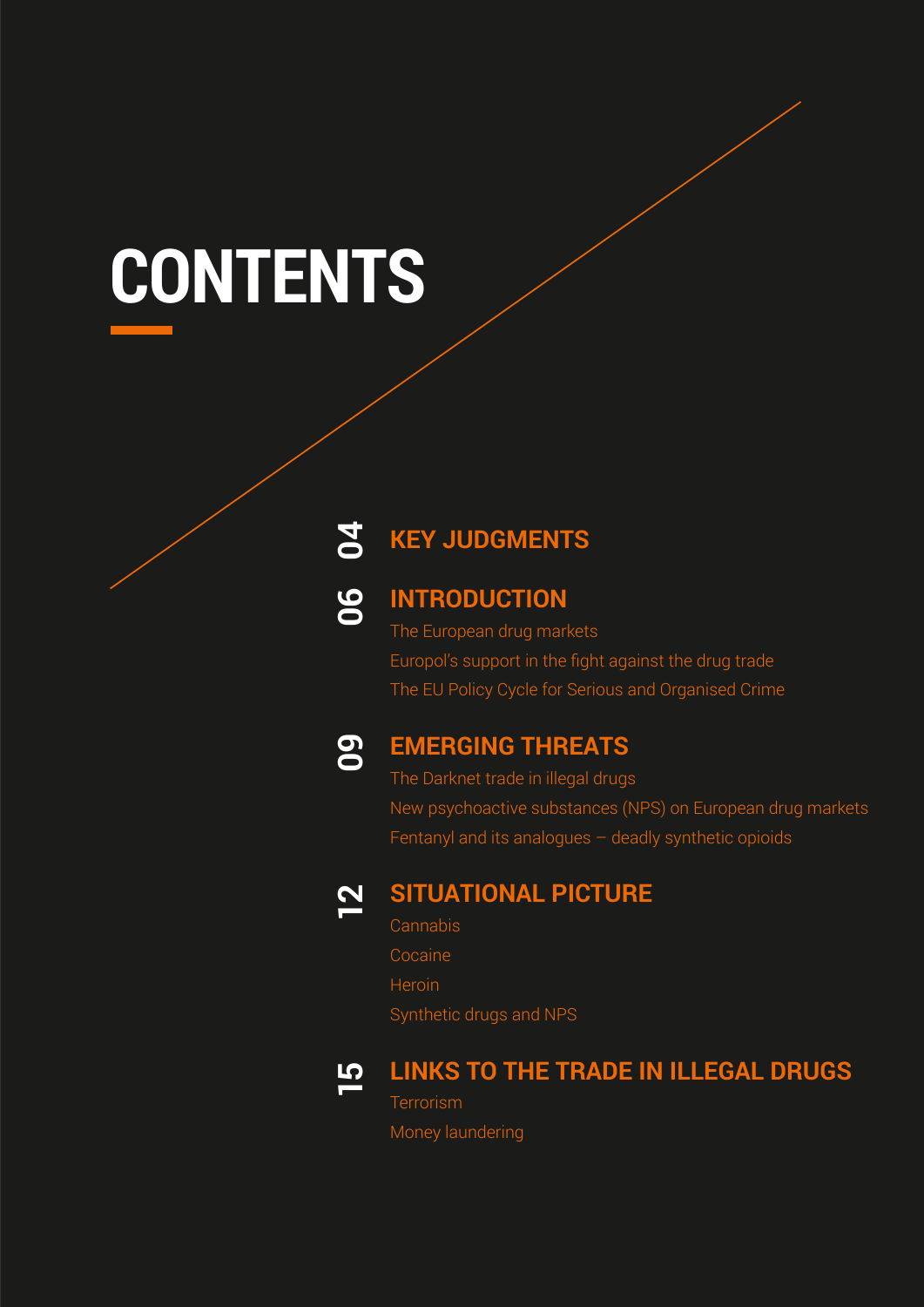

The market for illegal drugs is the largest criminal market in the European Union (EU). The drugs trade in the EU is conservatively estimated to generate around EUR 24 billion in revenue each year.



Around 35% of the Organised Crime Groups (OCGs) active in the EU on an international level are involved in the production, trafficking or distribution of illegal drugs.



75% of the OCGs involved in the drugs trade in the EU deal in more than just one illegal drug.



The market for cannabis remains by far the largest drugs market in the EU. There has been a further increase in the indoor and outdoor cultivation of herbal cannabis in and close to consumer markets.



More OCGs are involved in cocaine trafficking than any other criminal activity in the EU. The significant increase in production in Colombia has resulted in intensified trafficking activity to the EU.



The Balkan route remains the main entry route for the bulk of the heroin trafficked to the EU. However, there has been a partial shift in the trafficking of heroin from the Balkan route to the Caucasus route.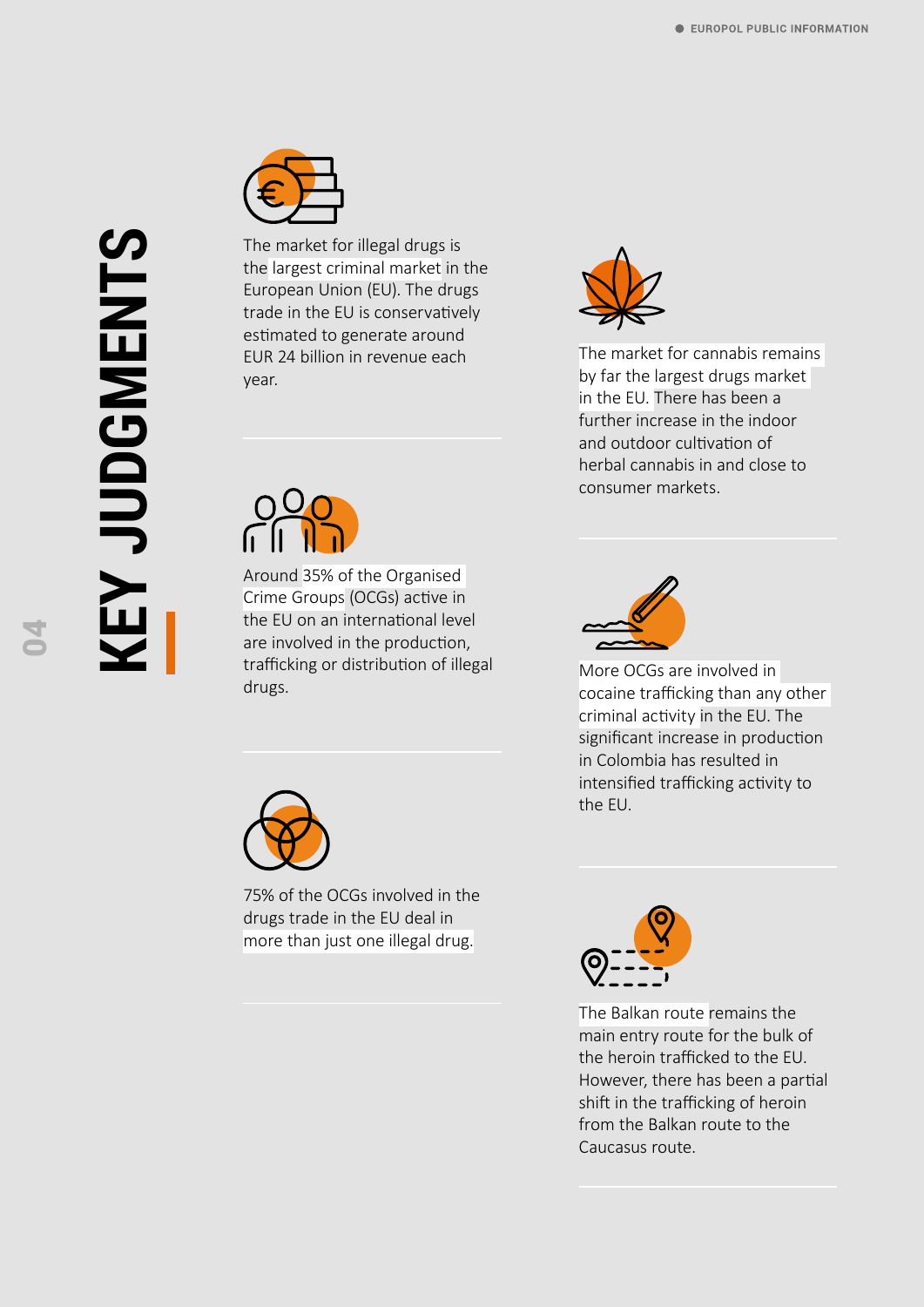

The market for synthetic drugs and NPS remains the most dynamic drugs market in the EU. Various synthetic drugs and continuously emerging New Psychoactive Substances (NPS) constitute a significant threat for public health in the EU.



Drugs are now widely traded online on various platforms. The sale of drugs via Darknet marketplaces is a significant threat and continues to expand.



Drug overdose deaths in Europe rose 6% to 8,441 in 2015, rising for the third consecutive year, driven by increasing use of synthetic opioids like fentanyl. The European Monitoring Centre for Drugs and Drugs Addiction (EMCDDA) warned that drug-related deaths in Europe could be much higher due to "systematic under-reporting in some countries" and delays in reporting. $1$ 

1 EMCDDA 2017, European Drug Report 2017, accessible at http://www.emcdda.europa.eu/edr2017\_ en; Reuters 2017, Drug deaths on the rise in Europe for third year: report [06 June 2017], accessible at http:// af.reuters.com/article/worldNews/idAFKBN18X1W4



The scale of money laundering activities in the EU is significant reflecting the immense profits generated by the OCGs involved in the drugs trade and other serious and organised crime. However, the global antimoney laundering framework implemented by law enforcement and other authorities in the EU has shown to have a poor success rate in identifying and seizing illegal funds generated by criminal organisations. Barely 1% of criminal proceeds are confiscated by relevant authorities at EU  $|PVP|$ <sup>2</sup>

<sup>2</sup> Europol 2017, From Suspicion to Action - Converting financial intelligence into greater operational impact, accessible at https://www.europol.europa.eu/sites/ default/files/documents/ql-01-17-932-en-c\_pf\_final. pdf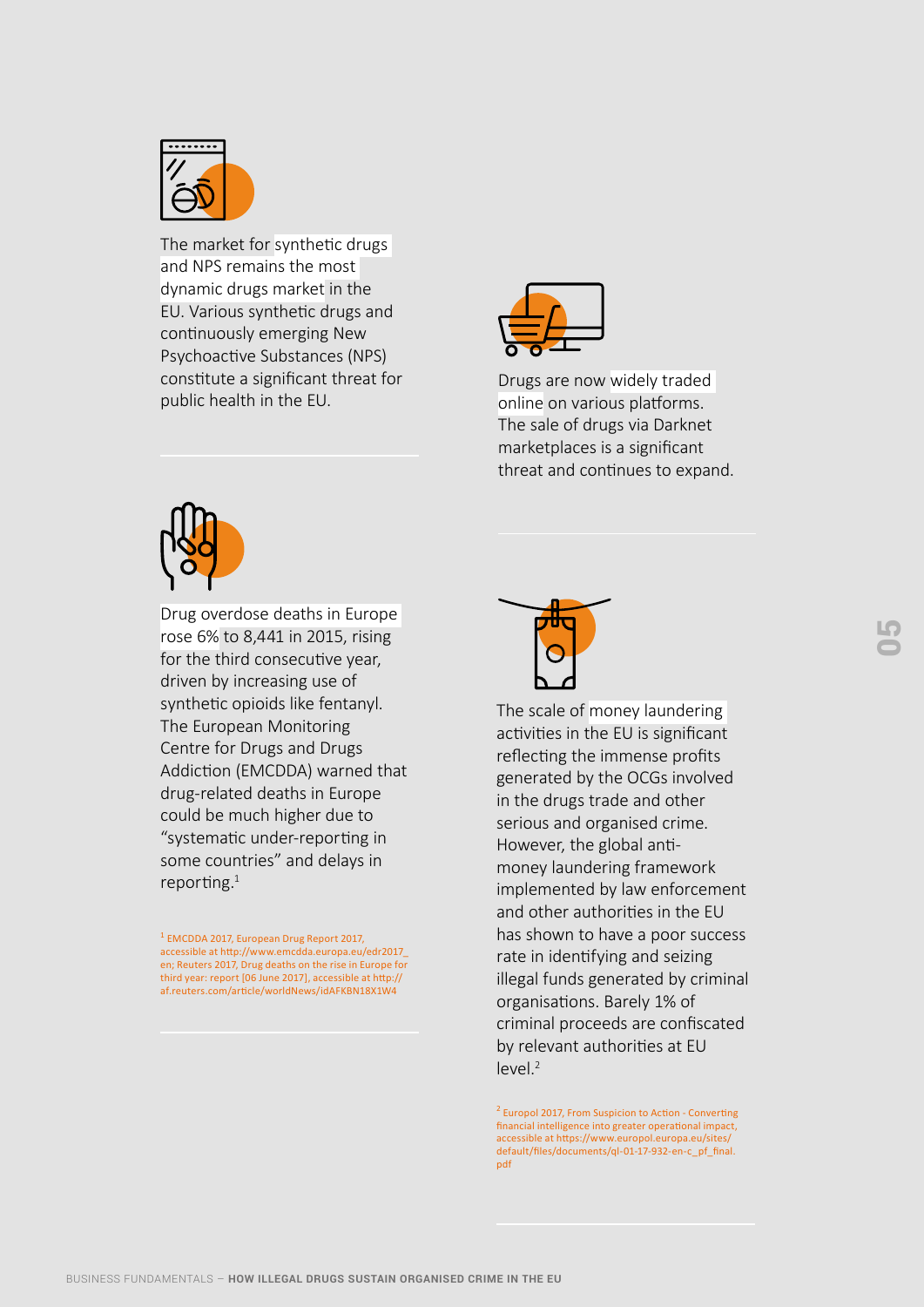## **INTRODUCTION**

## **The European Drug Markets**

06

Drug markets remain the largest criminal markets in the EU. More than one third of the criminal groups active in the EU are involved in the production, trafficking or distribution of various types of drugs. The trade in illicit drugs generates multi-billion euro profits for the groups involved in this criminal activity. The EU retail drug market is estimated to be worth at least EUR 24 billion a year.**<sup>3</sup>** The immense profits generated from the trade in drugs fund various other criminal activities allowing OCGs to thrive and develop their criminal enterprises at the expense of the health, prosperity and security of EU citizens.

OCGs involved in drug trafficking rely heavily on corruption to facilitate their trafficking activities. They also make use of fraudulent documents such as fake import or company registration certificates to import illicit drugs among legal goods, to procure (pre-)precursors and purchase equipment used as part of production processes.

#### **CRIMINAL GROUPS**

The OCGs involved in the drugs trade are highly poly-criminal. More than 75% of the OCGs involved in the trafficking of one drug also traffic and distribute other types of drugs. Some 65% of OCGs involved in the drug trade are simultaneously involved in other criminal activities such as the trade in counterfeit goods, THB and migrant smuggling. Drugs are also used as a means of payment among criminal groups. In the period between 2013 and March 2016, more than 60 nationalities were involved in drugs trafficking crimes in the EU.

Drugs are also used as a means of payment among criminal groups. Herbal cannabis and cannabis resin are exchanged for other drugs such as cocaine trafficked to the EU from South America, heroin smuggled via Turkey and methamphetamine produced in the EU. In some cases, couriers arriving in the EU with cocaine travel back to the country of origin with cannabis resin.

In an increasingly competitive market featuring multiple producers and distributors, OCGs engage in rivalries to stake territories and distribution channels. In some cases, OCG competition involves the use of violence and raids on the cultivation sites of rival groups.

#### **TECHNOLOGY**

Technology has an impact on the production methods used to manufacture drugs in the EU. Technical innovation and the accessibility of sophisticated equipment have allowed OCGs to maximise the production output of individual sites. Large-scale cannabis cultivation sites are often maintained using professional growing equipment such as climate control systems, CO2 and ozone generators. Similarly, laboratories manufacturing synthetic drugs feature advanced chemical equipment and production lines capable of producing synthetic drugs on an industrial scale.

OCGs involved in the drugs trade are highly adept at exploiting communication technologies to facilitate their business. Encryption and other technical means of obfuscating lines of communication make it increasingly difficult for law enforcement authorities to identify and disrupt these OCGs.

Drone technology is expected to advance allowing drones to travel greater distances and carry heavier loads as

<sup>&</sup>lt;sup>3</sup> EMCDDA & Europol 2016, EU Drug Markets Report 2016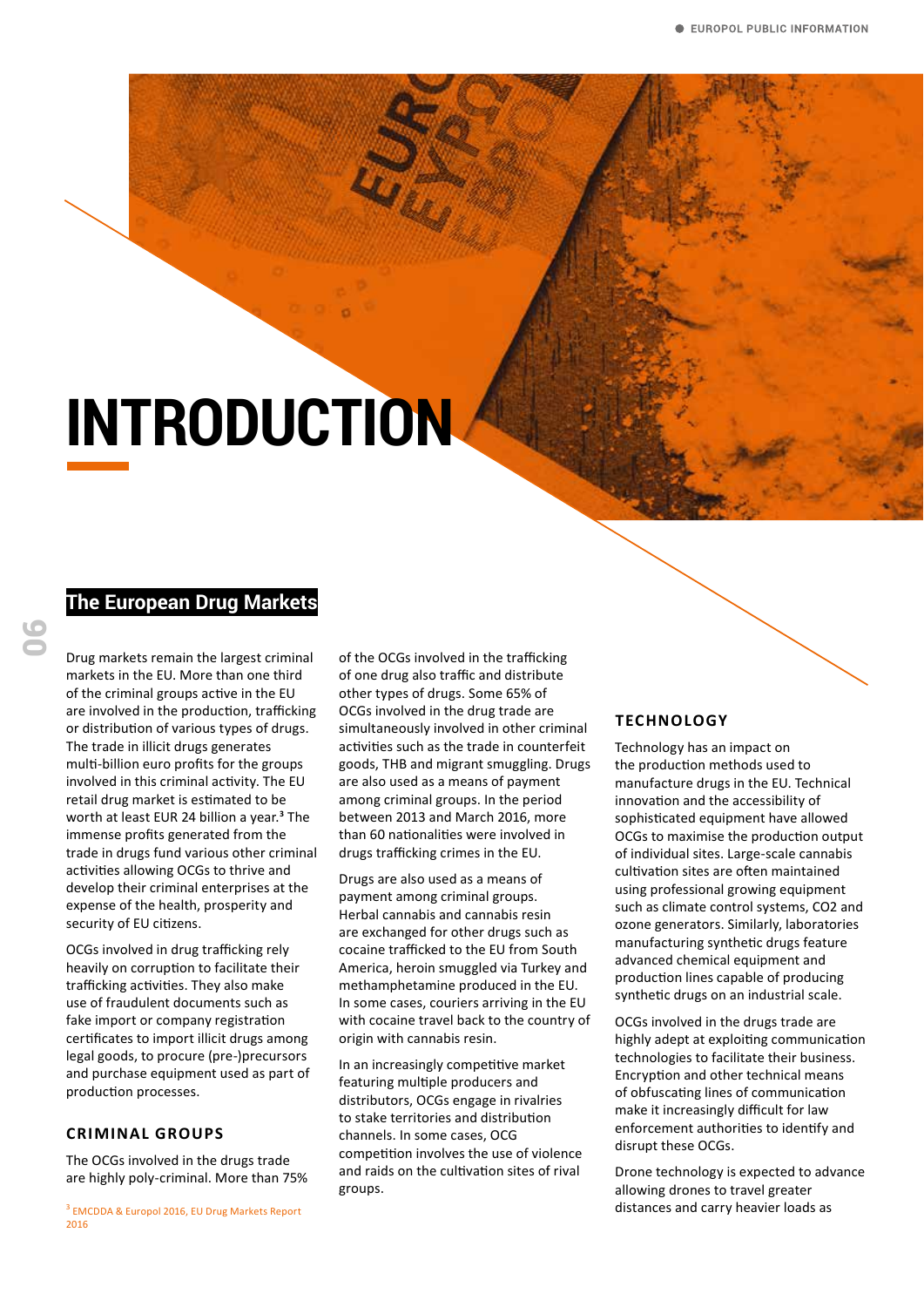

well as making them more affordable. OCGs involved in drug trafficking will likely invest in drone technology for trafficking purposes in order to avoid checks at border crossing points, ports and airports.

#### **HARM**

The most immediate impact of the trade in illicit drugs is on the health of users. The consumption of all types of illicit drugs entails significant health risk with potentially lethal consequences. The consumption of cannabis may have serious health and social implications for some consumers, especially cannabis cultivated to feature a high THC content. Cannabis is the most frequently noted reason for first-time admission to drug treatment programmes in the EU. The use of heroin is associated with serious health harms including dependence, overdose and death; unsafe injection practices and multiple daily injections increase the risk for infectious diseases, such as HIV, hepatitis C virus (HCV) and other infections. The long-term effects of NPS are virtually unknown due to the frequent appearance of previously unknown NPS. Some NPS have proven extremely harmful to consumers. Synthetic drugs such as methamphetamine can be highly addictive and their consumption entails serious health risks including the risk of

### lethal overdose. **Drug deaths on the rise in Europe for third year4**

Drug overdose deaths in Europe rose 6% to 8,441 in 2015, rising for the third consecutive year, driven by increasing use of synthetic opioids like fentanyl, according to the EMCDDA.

The agency warned that drug-related deaths in Europe could be much higher due to "systematic under-reporting in some countries" and delays in reporting.

4 EMCDDA 2017, European Drug Report 2017, accessible at http:// www.emcdda.europa.eu/edr2017\_en; Reuters 2017, Drug deaths on the rise in Europe for third year: report [06 June 2017], accessible at http:// af.reuters.com/article/worldNews/ idAFKBN18X1W4

The environmental impact of the drugs trade is also considerable. The cultivation of cannabis increasingly entails the use of uncontrolled pesticides and insecticides, which may be harmful to the environment. Synthetic drug manufacturing produces significant amounts of hazardous waste. OCGs dump this waste away from their production sites in order to conceal their activities. Dump sites are often highly contaminated and require a lengthy and costly clean-up process.

07

## **Europol's support in the fight against the drug trade**

Europol is the EU's law enforcement agency and assists the Member States in their fight against serious international crime and terrorism. Established as an EU agency in 2009**<sup>5</sup>** , Europol, the European Union Agency for Law Enforcement Cooperation, is at the heart of the European security architecture and offers a unique range of services. Europol is a support centre for law enforcement

5 Council Decision of 6 April 2009 establishing the European Police Office (Europol) (2009/371/JHA), accessible at https://www.europol.europa.eu/ publications-documents/council-decision-of-6-april-2009-establishing-european-police-office-europol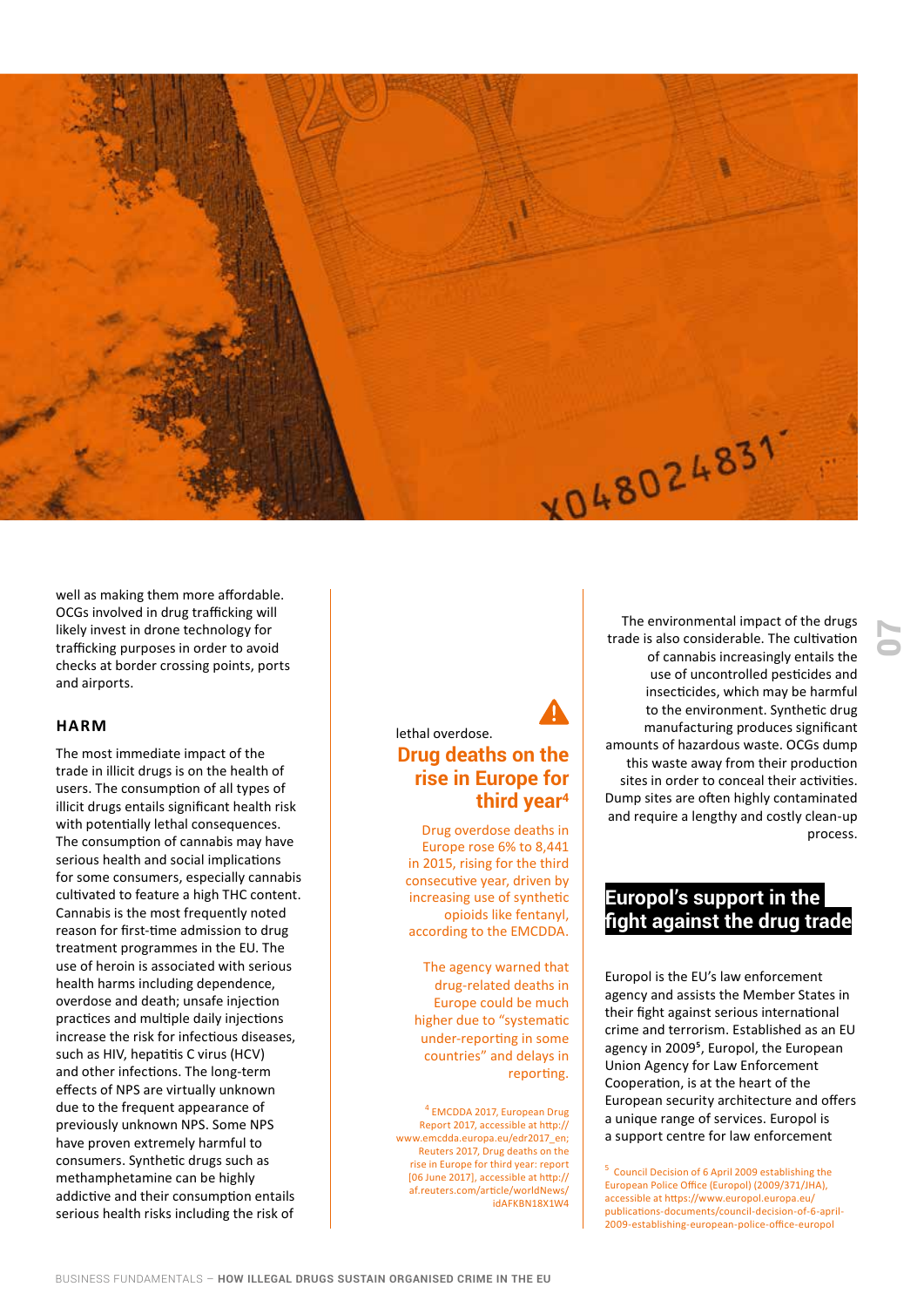operations, a hub for information on criminal activities as well as a centre for law enforcement expertise. Analysis is at the core of Europol's activities. To give its partners deeper insights into the crimes they are tackling, Europol produces regular assessments that offer comprehensive, forwardlooking analyses of crime and terrorism in the EU.

Europol supports the Member States in the fight against illegal drugs with a team of experienced specialists and analysts based in the European Serious and Organised Crime Centre. They provide operational, coordination and analysis support to investigating officers in the Member States.

A large share of the information flowing to Europol from EU law enforcement authorities concerns drug-related investigations and operations. In 2016, information related to drugs and migrant smuggling were the most frequently exchanged type of information via Europol. The number of contributions related to drug-criminality received by Europol has steadily increased over the last years. In 2016, Europol received more than 9000 contributions related to the trade in illegal drugs. Currently, Europol supports more than 100 high-priority cases at an international level often involving multiple Member States and partner countries targeting sophisticated criminal organisations involved in the production, trafficking and distribution of illegal drugs. Europol continuously supports Member States in executing complex operations targeting high-value targets that often result in the seizure of very significant amounts of various types of drugs.

## **The EU Policy Cycle for Serious and Organised Crime**

The Policy Cycle provides a robust framework that brings together the law enforcement authorities of the Member States, Europol and a wide range of multi-disciplinary partners in the fight against serious and organised crime. The Policy Cycle translates strategic objectives at the European level into concrete operational actions against serious and organised crime.

Based on the analytical findings of the European Union Serious and Organised Threat Assessment (EU SOCTA) 2017, the Justice and Home Affairs Council of the EU set the priorities for the fight against serious and organised crime for the second full policy cycle from 2018 to 2021 in May 2017. The Council Conclusions clearly identify the production, trafficking and distribution of illegal drugs as a key priority in the fight against serious and organised crime:

*To (1) disrupt the activities of Organised Crime Groups (OCGs) involved in the wholesale trafficking of cannabis, cocaine and heroin to the EU, to (2) tackle the criminal networks involved in the trafficking and distribution of multiple types of drugs on EU markets and to (3) reduce the production of synthetic drugs and New Psychoactive Substances (NPS) in the EU and to dismantle OCGs involved in their production, trafficking and distribution.*

This priority will largely determine the operational work carried out in the framework of the Policy Cycle for the next four years.

### **High-level conference at Europol to discuss enhancing the fight against illegal drugs**

In addition to operational support, Europol also works with Member States and Third Partners to establish a joint strategic approach in fighting drugrelated criminality. On 6 and 7 December 2017, the Heads of Drugs Units of all Member States, representatives of relevant Third Partners and EU agencies such as Eurojust and the European Monitoring Centre for Drugs and Drugs Addiction will gather at Europol to identify and discuss the implementation of new ways to tackle one of the most threatening criminal phenomena in the EU – the trade in illegal drugs.

The conference complements the Evaluation of the implementation of the EU Drugs Strategy 2013-2020 and the EU Action Plan on Drugs 2013-2016 by the European Commission. According to this evaluation, available evidence shows that there has been at least some progress in all EU Action Plan actions aimed at drug supply reduction, however, a significant reduction of the supply of drugs was not recorded in recent years.

Building on the findings of the evaluation, the new Action Plan on Drugs 2017-2020 provides a strengthened response to the newly-emerging health and security challenges in the area of illicit drug use and trafficking. While maintaining and updating the core policy areas and crosscutting themes of the overall EU Drugs Strategy, the new Action Plan identifies new priority areas for action, including the monitoring of new psychoactive substances as well as the use of new communication technologies in illicit drug production and trafficking and evidence gathering on the potential connection between drug trafficking and financing of terrorist groups, organised crime, migrant smuggling or trafficking in human beings.

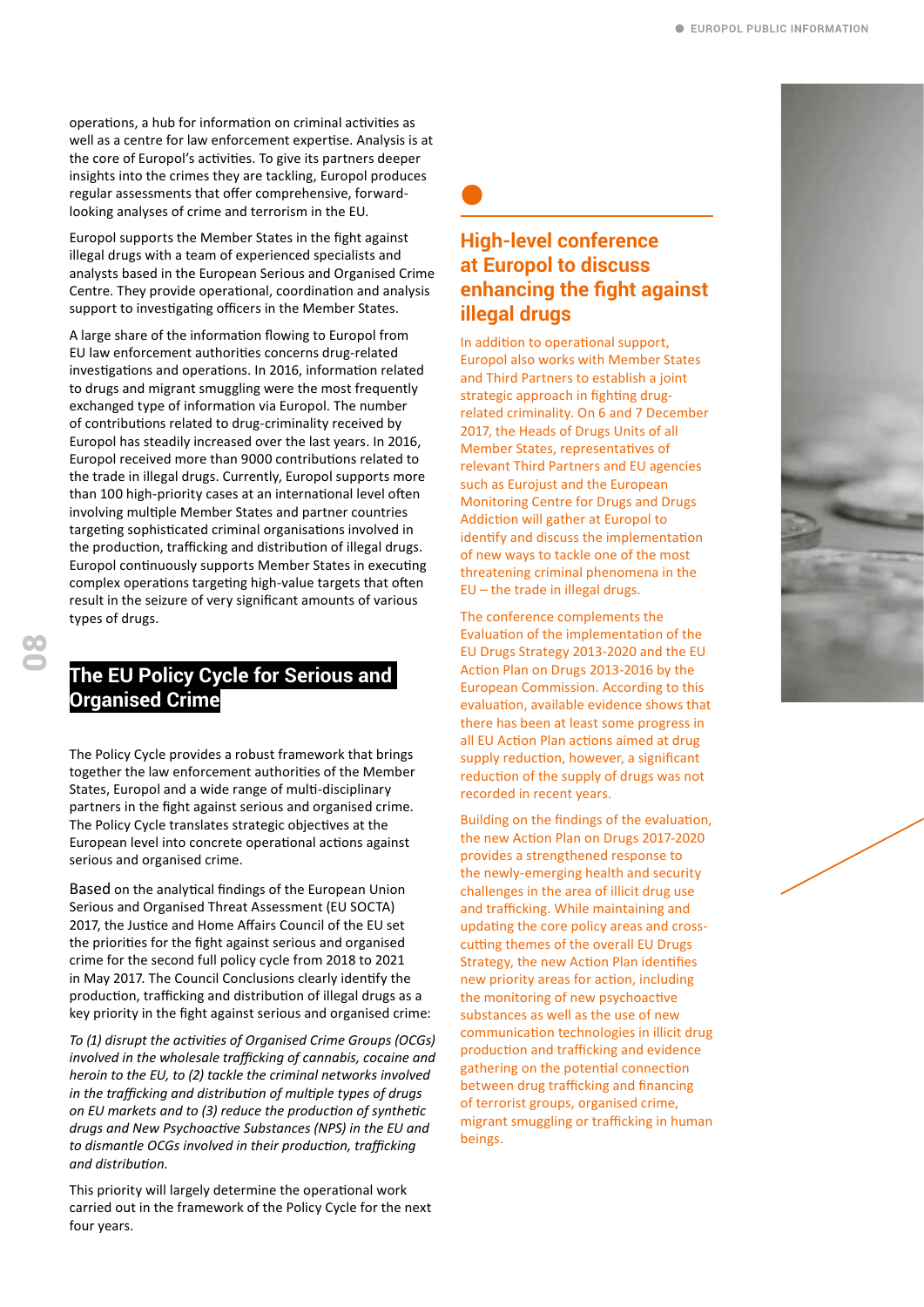## **The Darknet trade in illegal drugs**

The Darknet has emerged as a key platform to offer all types of illicit goods and services. Difficult to police yet easy to access, the Darknet provides an ideal environment for the distribution of all types of illegal commodities including drugs, firearms, child abuse material, counterfeit goods, and fraudulent documents. The trade in illegal drugs is the mainstay of most major Darknet markets. The majority of activity on Darknet markets is drug related, with some studies estimating that 57% of Dark market listings offer drugs. It is estimated that the top 1% most successful vendors are responsible for 51.5% of all transactions on Darknet markets.<sup>6</sup> While it is assessed that the majority of vendors FUNDAMENTALS – HOW ILLEGAL DRUGS SUSTAIN ORGANISED CRIME BUSINESS FUNDAMENTALS – HOW ILLEGAL DRUGS SUSTAIN ORGANISED CRIME EUSS FUNDAMENTALS – HOW ILLEGAL DRUGS SUSTAIN ORGANISED CRIME IN THE EUSS FUNDAMENTALS – HOW ILLEGA

<sup>6</sup> Carnegie Mellon University 2015, Measuring the Longitudinal Evolution of the Online Anonymous Marketplace Ecosystem, available at https://www. usenix.org/system/files/conference/usenixsecurity15/ sec15-paper-soska-updated.pdf

are lone offenders, dealing in small amounts, it is reported that many of the 'top sellers' are likely organised crime groups earning significant profits.

Darknet marketplaces are attractive platforms for clients and vendors alike. They provide an anonymous and secure environment to trade all types of illegal drugs and other illegal commodities. The use of cryptocurrencies allows vendors and clients to exchange payments with little trace and represent a significant hurdle in the attribution of transactions to specific users. The trust and reputation system used by Darknet marketplaces emulates those established by legal trading platforms on the surface web. The trade in illegal drugs on Darknet marketplaces has resulted in a significant increase in the use of post and parcel services to traffic drugs across the EU.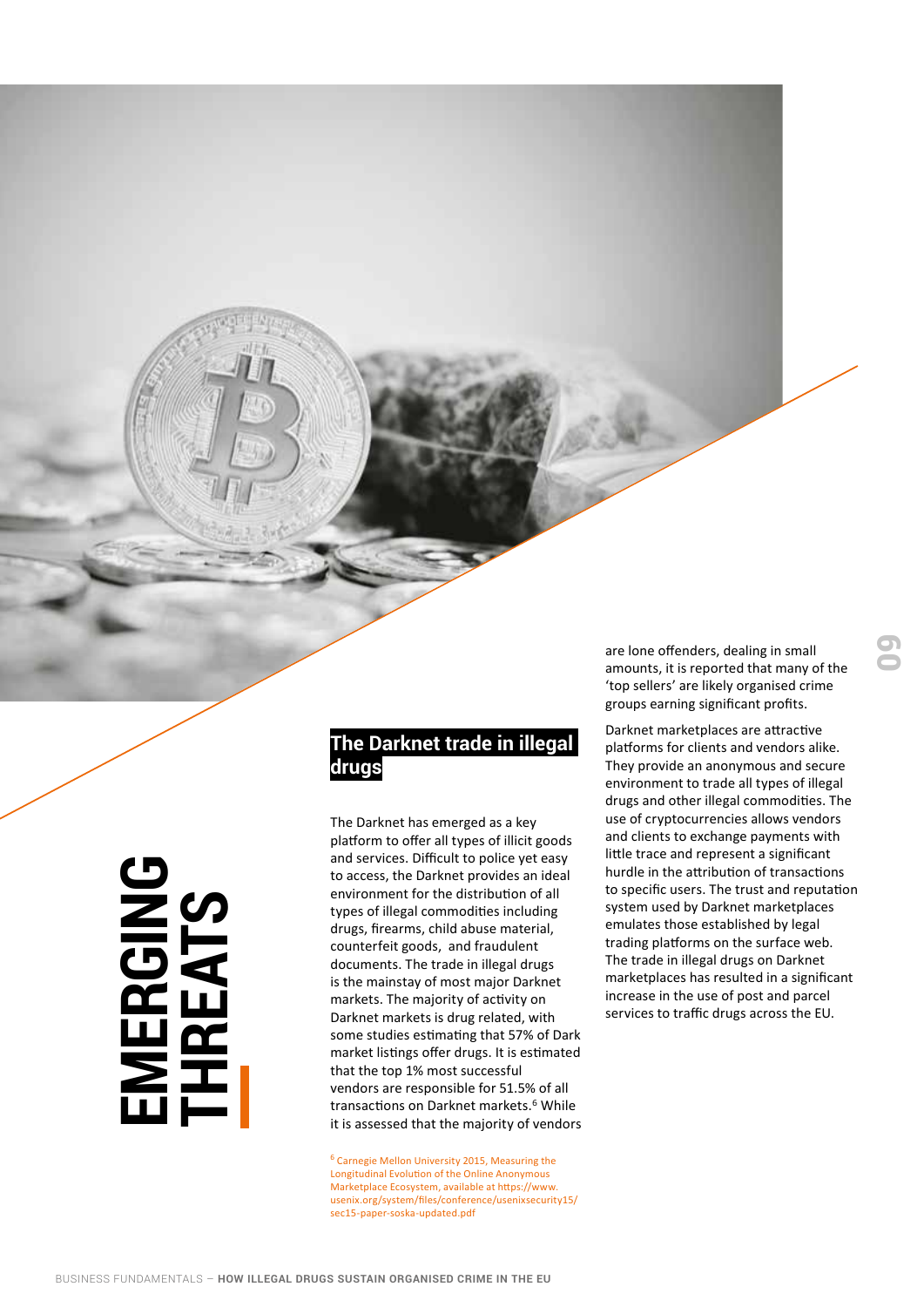## **New psychoactive substances (NPS) on European drug markets**

Previously unknown NPS continue to appear on EU markets in large numbers. Since 2005, 620 new substances were detected in the EU for the first time.<sup>7</sup> NPS are initially not covered by international drug controls and include various substances such as synthetic cannabinoids, stimulants, opioids and benzodiazepines. In many cases these NPS emulate the effect of traditional drugs such as cannabis or cocaine and are marketed as alternatives for these drugs.

The consumption of NPS entails significant risks to the health of users including lethal overdose. In 2015, the synthetic opioid acetylfentanyl was linked to 32 deaths in Europe.<sup>8</sup> Many other NPS have been linked to health risks and deaths in the EU over recent years.

NPS continue to be produced in China and, to a lesser degree, India and trafficked to the EU in large quantities. NPS are sold on online marketplaces and distributed via postal and parcel services across Europe. NPS are shipped to the EU in bulk where these substances are often processed and packaged for distribution.

## **Fentanyl and its analogues – deadly synthetic opioids9**

The fentanils are a family of highly potent opioid narcotic drugs. A small number are widely used as medicines in anaesthesia, for pain relief, and the immobilisation of large animals. Due to their psychoactive effects, such as causing euphoria, they are also used as replacements for heroin and other illicit opioids. Typically, use of very small amounts of fentanils can quickly poison an individual by causing central nervous system depression and respiratory depression. Left untreated, poisoning may cause death.

While some fentanils on the European

7 EMCDDA 2017, European Drugs Report 2017

8 EMCDDA & Europol 2016, EU Drug Markets Report 2016

<sup>9</sup> Based on a contribution by the EMCDDA (November 2017)

## **Fentanyl deaths: Warning as drug kills 'at least 60'10**

At least 60 people have died in the UK in the last eight months after taking the strong painkiller fentanyl.

Tests on heroin seized by police since November found traces of the synthetic drug, with more than 70 further deaths pending toxicology reports, the National Crime Agency (NCA) said.

Some contained carfentanyl, which is 10,000 times stronger than morphine and often used to tranquillize elephants. Health officials and police have warned heroin users to be "extra careful". They were predominantly men and a range of ages, with none younger than 18.

Recent NCA investigations found that fentanyl and its analogues are being both supplied in and exported from the UK.

<sup>10</sup> BBC News 2017, Fentanyl deaths: Warning as drug kills 'at least 60' [1 August 2017], accessible at http://www.bbc.com/news/ukengland-40793887

drug markets are medicines diverted from legal supply, many are deliberately produced for the illicit drugs market. There has been large increase in the availability of fentanils on the European illicit drug market in the past few years mainly as a result of bulk production in China and their online sale. Reports of deaths have also substantially increased.

Since 2012, a total of 24 new fentanils have been identified on Europe's drug market — including 14 since January 2016. During this period there has also been a large increase in seizures by law enforcement at international borders and at street-level. Reports of fatal poisonings have also increased substantially.

Where known, the vast majority of shipments of new fentanils coming into Europe originate from chemical and pharmaceutical companies based in China. However, production in illicit laboratories, including in Europe, have also been reported. Typically, synthesis of fentanils is relatively straightforward.

As new fentanils are not controlled under the United Nations international drug control conventions they can be manufactured and traded relatively freely and openly in many countries — which has been exploited by entrepreneurs and organised crime using chemical and pharmaceutical companies based in China. The fentanils are typically shipped to Europe by express mail services and courier services. They are then sold as 'legal' replacements to illicit opioids on the surface web and anonymous marketplaces on the darknet. Unknown to users, they are also sold directly on the illicit drug market as heroin or mixed with heroin, as counterfeit medicines, and as other illicit drugs such as cocaine. This places users at serious risk of lifethreatening poisoning.

Fentanyl and fentanyl analogues available on European drug markets are either licit pharmaceutical products diverted from legal supply or illicit drugs produced in clandestine laboratories. The potency of illegally produced fentanils is typically higher than those diverted from legal supply and their effect on the users is therefore less predictable.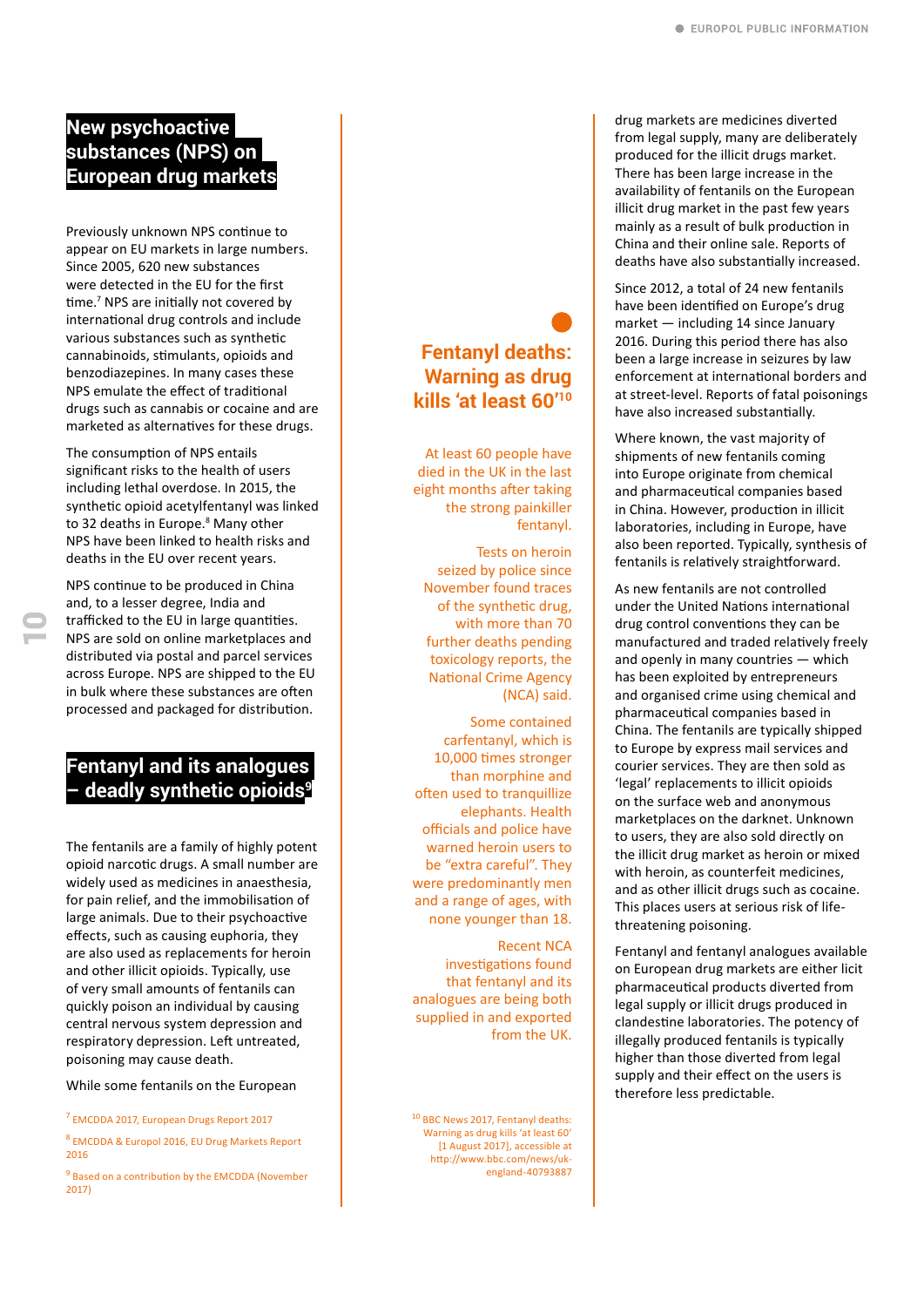## **Major international law enforcement operations shut down AlphaBay and Hansa**

Two major law enforcement operations, led by the Federal Bureau of Investigation (FBI), the US Drug Enforcement Agency (DEA) and the Dutch National Police, with the support of Europol, have shut down the infrastructure of an underground criminal economy responsible for the trading of over 350 000 illicit commodities including drugs, firearms and cybercrime malware. The coordinated law enforcement action in Europe and the US ranks as one of the most sophisticated take-down operations ever seen in the fight against criminal activities online.

AlphaBay was the largest criminal marketplace on the Dark Web, utilising a hidden service on the Tor network to effectively mask user identities and server locations. Prior to its take-down, AlphaBay reached over 200 000 users and 40 000 vendors. There were over 250 000 listings for illegal drugs and toxic chemicals on AlphaBay, and over 100 000 listings for stolen and fraudulent identification documents and access devices, counterfeit goods, malware and other computer hacking tools, firearms, and fraudulent services. A conservative estimation of USD 1 billion was transacted in the market since its creation in 2014. Transactions were paid in Bitcoin and other cryptocurrencies. Hansa was the third largest criminal marketplace on the Dark Web, trading similarly high volumes in illicit drugs and other commodities. The two markets were created to facilitate the expansion of a major underground criminal economy, which affected the lives of thousands of people around the world and was expressly designed to frustrate the ability of law enforcement to bring offenders to justice.

#### **THE INVESTIGATIONS**

Europol has been supporting the investigation of criminal marketplaces on the Dark Web for a number of years. Europol and partner agencies supported the Dutch National Police to take over the Hansa marketplace on 20 June 2017 under Dutch judicial authorisation, facilitating the covert monitoring of criminal activities on the platform until it was shut down on 20 July 2017. The Dutch Police collected valuable information on high value targets and delivery

addresses for a large number of orders. Some 10 000 foreign addresses of Hansa market buyers were passed on to Europol.

In the meantime, an FBI and DEA-led operation, called Bayonet, was able to identify the creator and administrator of AlphaBay, a Canadian citizen living a luxurious life in Thailand. On 5 July 2017, the main suspect was arrested in Thailand and the site taken down. Millions of dollars' worth of cryptocurrencies were frozen and seized. Servers were also seized in Canada and the Netherlands.

#### **LAW ENFORCEMENT STRATEGY**

In shutting down two of the three largest criminal marketplaces on the Dark Web, a major element of the infrastructure of the underground criminal economy has been taken offline. It has severely disrupted criminal enterprises around the world, has led to the arrest of key figures involved in online criminal activity, and yielded huge amounts of intelligence that will lead to further investigations. But what made this operation really special was the strategy developed by the FBI, DEA, the Dutch Police and Europol to magnify the disruptive impact of the joint action to take out AlphaBay and Hansa. This involved taking covert control of Hansa under Dutch judicial authority, which allowed Dutch police to monitor the activity of users without their knowledge, and then shutting down AlphaBay during the same period. It meant the Dutch police could identify and disrupt the regular criminal activity on Hansa but then also sweep up all those new users displaced from AlphaBay who were looking for a new trading platform. In fact they flocked to Hansa in their droves, with an eight-fold increase in the number of new members of Hansa recorded immediately following the shutdown of AlphaBay. As a law enforcement strategy, leveraging the combined operational and technical strengths of multiple agencies in the US and Europe, it has been an extraordinary success and a stark illustration of the collective power the global law enforcement community can bring to disrupt major criminal activity.

AlphaBay was taken down on 4 July 2017





number of users in HANSA increased eightfold





11

The Dutch Police shut down Hansa marketplace on 20 July 2017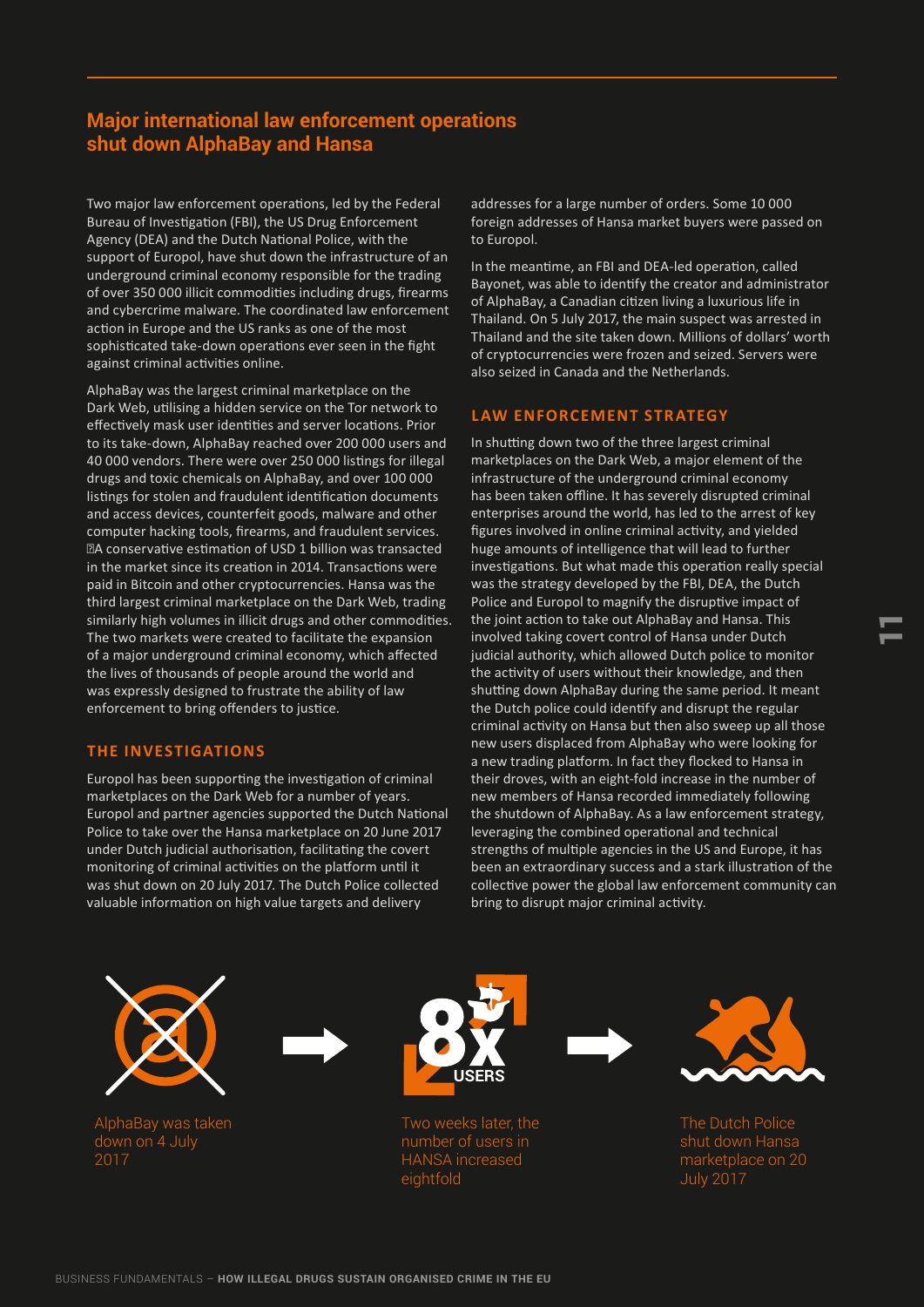

## **Cannabis**

Cannabis remains, by far, the most widely consumed illegal drug in the EU. Cannabis is distributed on EU markets as cannabis resin and herbal cannabis. In recent years, herbal cannabis has been increasingly popular with consumers, which has led to an increase in the production and availability of herbal cannabis within the EU and in countries close to EU markets. Market stability indicates the success of the business model of the OCGs involved in this crime area as well as the key role played by organised crime in the trade in this illegal drug.

Cannabis is set to remain popular with consumers and, as a consequence, will continue to generate significant profits for the OCGs involved in its production, trafficking and distribution. The indoor cultivation of herbal cannabis has proven a successful business model for OCGs and various groups will likely continue to invest in cultivation sites across the EU.

#### **PRODUCTION IN THE EU**

The production of herbal cannabis within the EU for domestic consumption has increased significantly over recent years. The indoor and outdoor cultivation of herbal cannabis in the Member States or in countries close to EU consumer markets is now likely the main source of herbal cannabis distributed in the EU. Indoor cultivation of cannabis takes place in most, if not all, Member States on different scales.

Growing equipment, seeds and other raw materials used for cannabis cultivation in the EU are available online. Growing technologies have advanced allowing OCGs to automate the maintenance of cultivation sites and reduce the risk of detection. The indoor cultivation of herbal cannabis in the EU is expected to further expand over the coming years with new growing techniques and increasingly sophisticated growing technologies being used by OCGs in order to increase harvest yields and profits.

#### **TRAFFICKING**

Albania remains the main source of herbal cannabis trafficked to the EU. The main source of cannabis resin consumed in the EU is Morocco from where it is trafficked to the EU primarily by sea and road transport. Cannabis resin originating from Morocco is increasingly smuggled to the EU across the Mediterranean Sea departing from Libya.

Using front companies and middlemen, some OCGs operate their own cargo vessels or even small fleets of cargo vessels transporting multi-tonne shipments of cannabis. Cannabis resin is trafficked to the EU in containers concealed among legal goods.

**SITUATIONAL PICTURE SITUATIONAL PICTURE**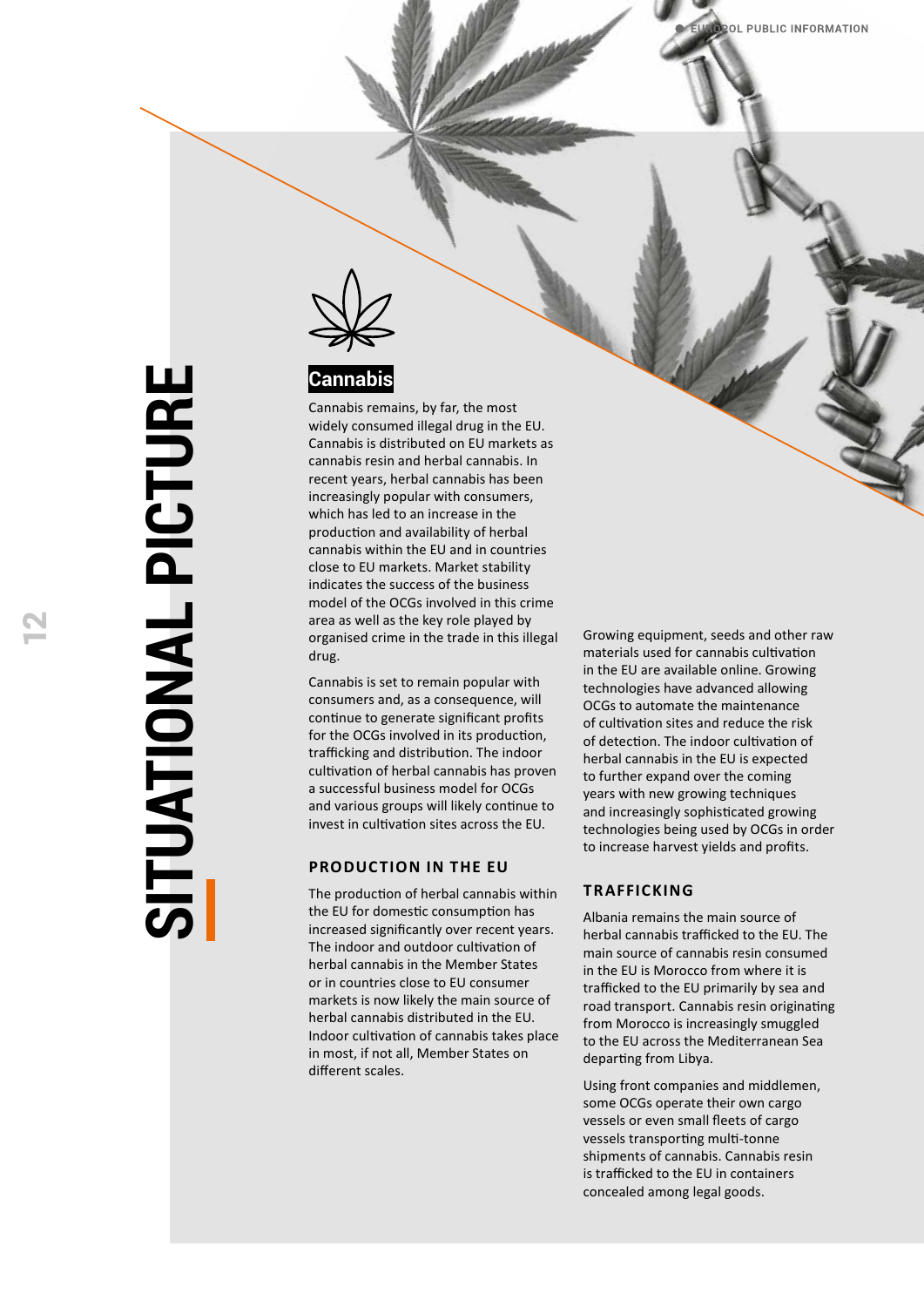



#### **Cocaine**

The trafficking and distribution of cocaine is the most common criminal activity related to drugs among OCGs active in the EU and generates multi-billion profits for the criminal actors involved. The annual retail market for cocaine in Europe is conservatively estimated at EUR 5.7 billion. OCGs involved in cocaine trafficking collaborate extensively in the trafficking and distribution of cocaine to an extent that it is difficult to delineate between the different OCGs involved in the trafficking activity in South America, Africa and the EU.

#### **PRODUCTION**

Cocaine is primarily produced in Colombia, Peru and Bolivia and trafficked to the EU via other South American countries, the Caribbean Sea region and West Africa. Colombia remains the biggest producer of cocaine in the world.

#### **TRAFFICKING**

Cocaine is typically trafficked as part of large shipments in containers and marine vessels or in smaller quantities by couriers. In some cases, OCGs use smaller leisure boats as well light aircraft to smuggle cocaine to and within the EU. Most cocaine trafficked in containers arrives in the EU at major sea ports, where OCGs often rely on corrupt port workers and other staff to extract the cocaine shipments from the containers. Cocaine trafficked by air arrives at major EU airports often following multiple changes as part of the couriers' journey in order to obscure their original point of departure. Smaller shipments of cocaine are frequently trafficked to the EU in couriers' luggage or by bodypackers. Cruise ships departing from the Caribbean Sea region are increasingly being used to traffic cocaine to the EU.

Cocaine also continues to be smuggled incorporated into other items or as liquid odourless substances and is later extracted and converted into cocaine hydrochloride in dedicated secondary extraction and conversion laboratories. <u>ო</u>

The EU is increasingly used as a transhipment point for cocaine trafficked from South America to destinations in Asia and the Middle East.

**Significant increase in cocaine trafficking activities and seizures in the EU**

Over the last three years, the production of cocaine in Colombia has intensified significantly following a peace accord between the government of Colombia and Revolutionary Armed Forces of Colombia - People's Army (FARC) insurgents. The production output of cocaine increased by 60% from 2014 to 2015.<sup>11</sup> Between 2015 and 2016, Colombian coca cultivation areas expanded by 52% representing a further increase in production output of 34%

<sup>11</sup> United States Department of State 2017, International Narcotics Control Strategy Report. Vol I, Drug and Chemical Control.

#### compared to the previous year.<sup>12</sup>

This unprecedented increase in cocaine production has resulted in intensified trafficking activity to the EU. While the established routes and modi operandi such as the trafficking of cocaine in containers and the use of couriers have largely remained the same, the number and quantities of cocaine seizures in the EU have notably increased.

<sup>12</sup> UNODC 2017, UNODC Colombia Cultivation Survey, accessible at http://www.unodc.org/documents/ colombia/2017/julio/CENSO\_2017\_WEB\_baja.pdf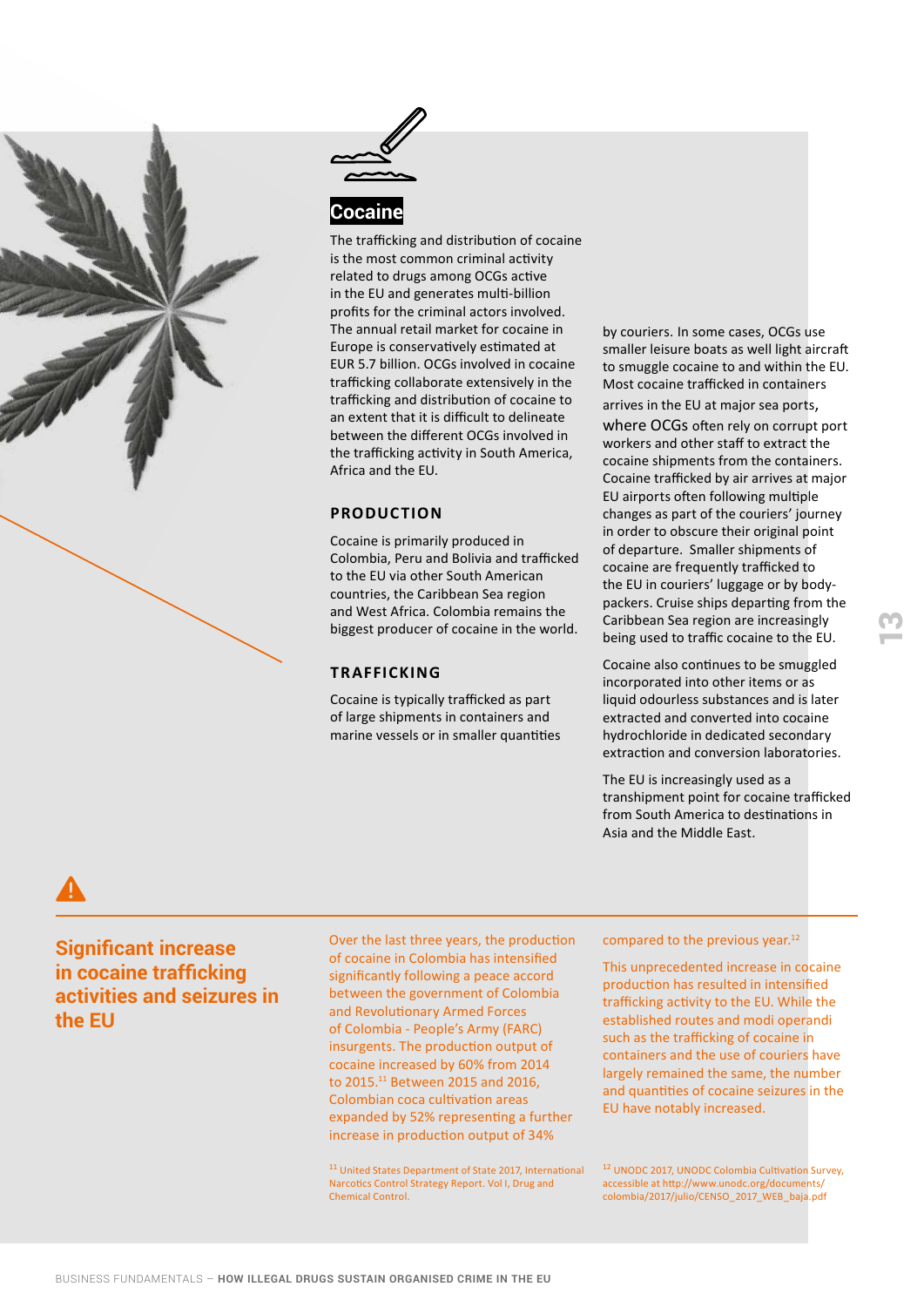

OCGs active in the trafficking and distribution of heroin rely on an established and successful business model generating significant profits. Despite a reported moderate decline in heroin consumption levels in the EU, heroin continues to be trafficked to the EU in large quantities.

#### **PRODUCTION**

Afghanistan remains the leading producer of heroin trafficked to the EU. The production output of opium and heroin in Afghanistan is very high and is projected to remain so for the foreseeable future. The estimated Afghan production output of opium in 2016 is approximately 4800 tonnes, which could yield more between 290 and 510 tonnes of heroin in production.*<sup>13</sup>* OCGs are thought to use established trafficking infrastructure to traffic acetic anhydride, the precursor used for heroin production, in large quantities.

#### **TRAFFICKING**

14

A large share of the heroin consumed in the Member States is trafficked via the Balkan route to the EU - overland, by sea or by air. Repeated large seizures indicate the growing importance of the Caucasus route. The Southern Caucasus region is an alternative transit hub for the trafficking of large quantities of heroin from Iran to the EU.

OCGs involved in heroin trafficking increasingly traffic heroin in large individual shipments in excess of 100 kilograms per shipment. Large shipments are also transported via the Southern route, with East Africa and South Africa as transhipment points, to key ports in Western Europe.

Couriers continue to be used to traffic heroin to the EU. Heroin is also available on online marketplaces and is occasionally distributed across the EU in small quantities via post and parcel services.



## **Synthetic drugs and NPS**

The market for synthetic drugs continues to be most dynamic of the drugs markets in the EU. OCGs based in the EU remain among the most prolific producers of various types of synthetic drugs in the world.

#### **PRODUCTION**

The production of different types of synthetic drugs takes place in various Member States. The intended destination markets for synthetic drugs produced in the EU vary according to the substance and production location. A share of the large-scale production of 3,4-methylenedioxy-methamphetamine (MDMA), amphetamine and, to a lesser extent, methamphetamine in the EU is intended for trafficking to markets outside the EU, while the production of synthetic drugs in other parts of the EU predominantly supplies domestic and neighbouring EU markets.

#### **PRECURSORS AND PRE-PRECURSORS**

OCGs producing synthetic drugs in the EU continue to be highly flexible and will remain so in the future. They are quick to adopt alternative precursor and pre-precursor substances in reaction to any shortages in established precursor substances. Some OCGs have specialised in the procurement and production of pre-precursor and precursor substances supplying OCGs producing and distributing synthetic drugs in the EU.

#### **TRAFFICKING**

Synthetic drugs produced in the EU are trafficked within the EU and to destination markets outside the EU mainly by couriers and parcels. Larger shipments trafficked within the EU are typically concealed in private vehicles and on lorries. In some cases, large shipments of synthetic drugs are trafficked to destinations outside the EU in maritime shipping containers.

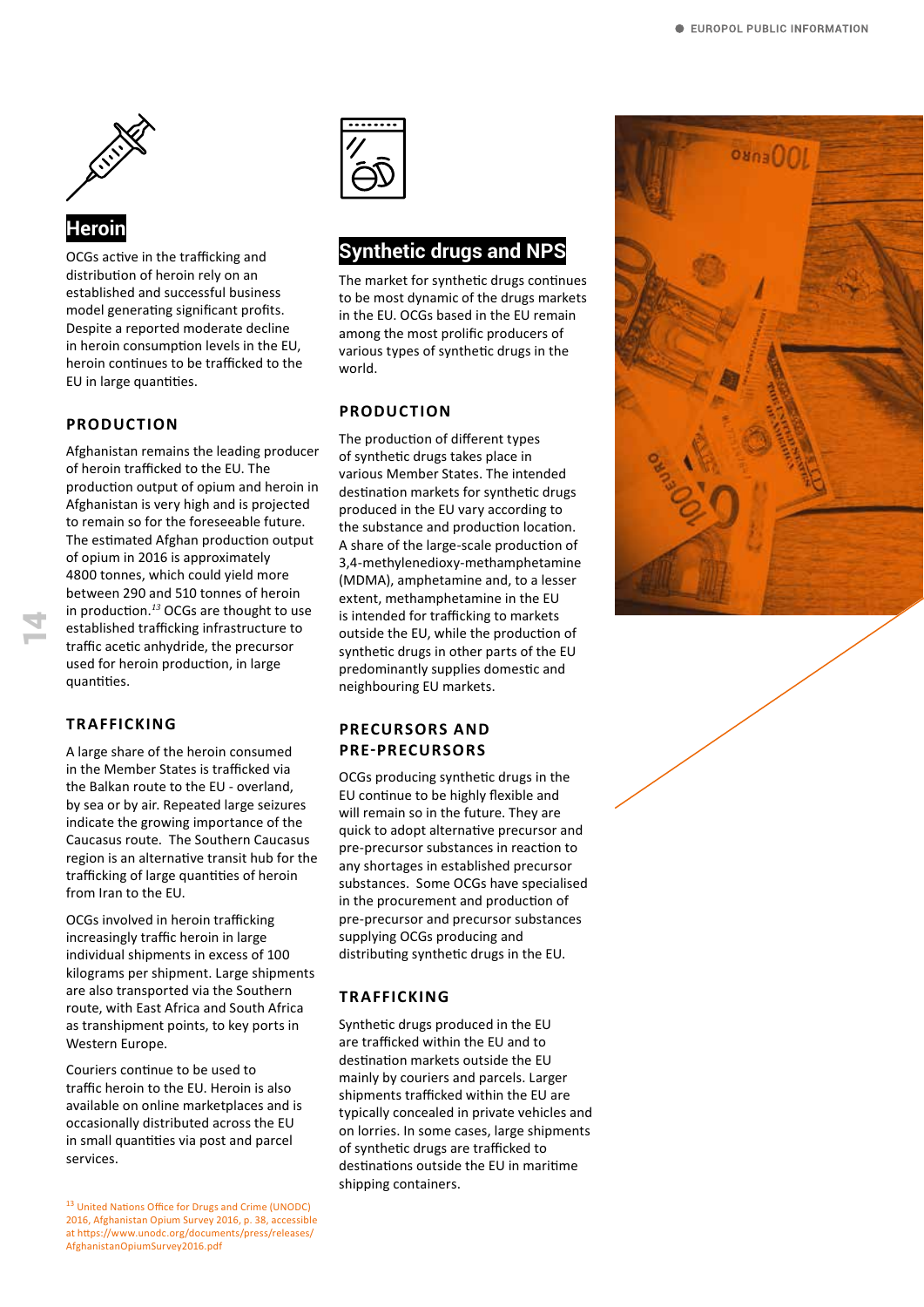## **LINKS TO THE TRADE IN ILLEGAL DRUGS**

## **Terrorism**

Terrorism and the groups carrying out terrorist offences have evolved significantly over the last decade. The EU has been the target of repeated terror attacks and plots in recent years. The trafficking and sale of illegal drugs in the EU is believed to primarily finance terrorist activities outside the EU.

The pursuit of criminal activities in support of terrorist activities is not a new phenomenon. Routes used to traffic cannabis and heroin traverse the same regions, such as the Western Balkans, that are also linked to terrorism-related activities including terrorism financing. The actors involved in terrorism with links to serious and organised crime use criminal infrastructures to facilitate their terrorism-related activities.

EU-based criminals specialising in the production of synthetic drugs are believed to be involved in the production of amphetamine used to manufacture "captagon" in the Middle East. "Captagon" is a popular drug in the Middle East and known to be used as a psychostimulant in combat situations. The trade in this substance is likely a source of finance for the activities of terrorist actors.

## **Money laundering**

Money laundering allows OCGs to introduce the proceeds of crime into the legitimate economy. Almost all criminal groups need to launder profits generated from criminal activities. The trade in illegal drugs generates substantial profits for the OCGs involved. In some

cases, these OCGs launder these funds by themselves investing in businesses, real estate and other ventures across and outside the EU. However, the most successful drug trafficking networks also make use of money laundering syndicates, which have specialised in laundering the proceeds of other OCGs in exchange for a fee.

The scale of money laundering activities in the EU is significant reflecting the immense profits generated by the OCGs involved in the drugs trade and other serious and organised crime. However, the global anti-money laundering framework implemented by law enforcement and other authorities in the EU has shown to have a poor success rate in identifying and seizing illegal funds generated by criminal organisations. Between 0.7-1.28% of annual EU GDP is detected as being involved in suspect financial activity. In 2014, EU Financial Intelligence Units (FIUs) received almost 1 million reports. Although the overall number of suspicious transaction reports (STRs) continues to increase, only around 10% of these reports are further investigated – a figure that is largely unchanged since 2006. Even where further investigated, the likelihood of successful asset recovery is low, and barely 1% of criminal proceeds are confiscated by relevant authorities at EU level. <sup>14</sup>

Money laundering is also increasingly a technical challenge for law enforcement authorities. Criminal networks continuously seek to exploit the latest technological developments such as cryptocurrencies and anonymous payment methods. Rapid transaction processing and the proliferation of effective anonymisation tools are significant obstacles in the identification of the beneficial owners of criminal proceeds. A growing number of online platforms and applications offer new ways of transferring money and are not always regulated to the same degree as traditional financial service providers.

14 Europol 2017, From Suspicion to Action - Converting financial intelligence into greater operational impact, accessible at https://www.europol.europa.eu/sites/ default/files/documents/ql-01-17-932-en-c\_pf\_final. pdf